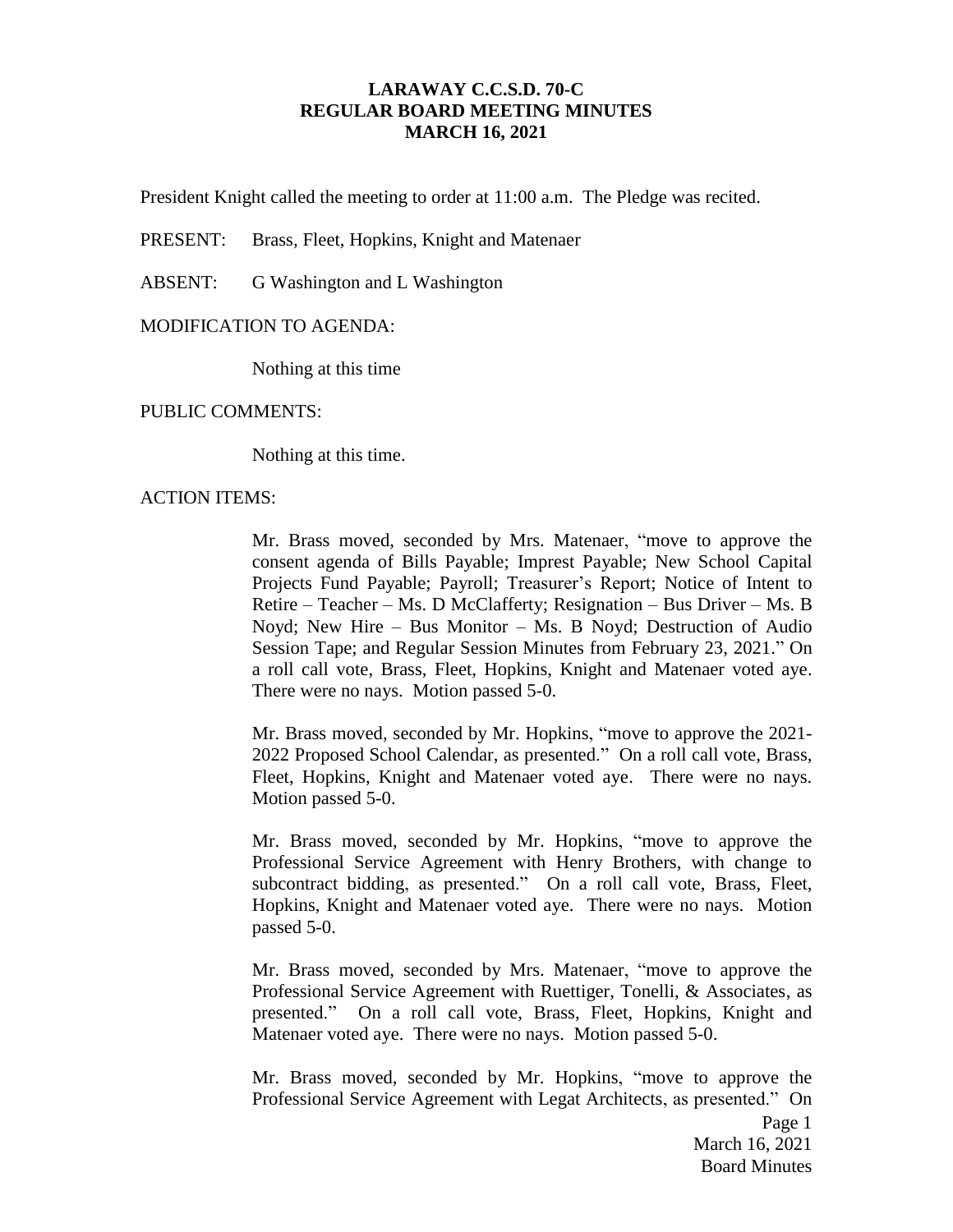a roll call vote, Brass, Fleet, Hopkins, Knight and Matenaer voted aye. There were no nays. Motion passed 5-0.

Mr. Hopkins moved, seconded by Mr. Brass, "move to approve the Resolution for a Procurement (P-Card) Card, as presented." On a roll call vote, Brass, Fleet, Hopkins, Knight and Matenaer voted aye. There were no nays. Motion passed 5-0.

BUILDING ADMINISTRATION REPORTS:

A. Summer School Proposal Report

## SUPERINTENDENT'S REPORT:

- A. Preparation of 2021-2022 Budget
- B. Update on e-Learning and COVID Related Items

## REPORTS/DISCUSSIONS:

- A. Bus Barn
- B. Principal Goals and Contract
- C. Assistant Principal Goals and Contract
- D. Food Service and Milk Bid RFP

## ANNOUNCEMENTS – FOR THE GOOD OF THE LARAWAY AREA:

Nothing at this time

#### TOPICS FOR FUTURE DISCUSSIONS AND RECOMMENDED BOARD ACTION:

Nothing at this time

#### NEXT BOARD MEETING:

A. April 27, 2021 at 11:00 am.

Page 2 March 16, 2021 Board Minutes